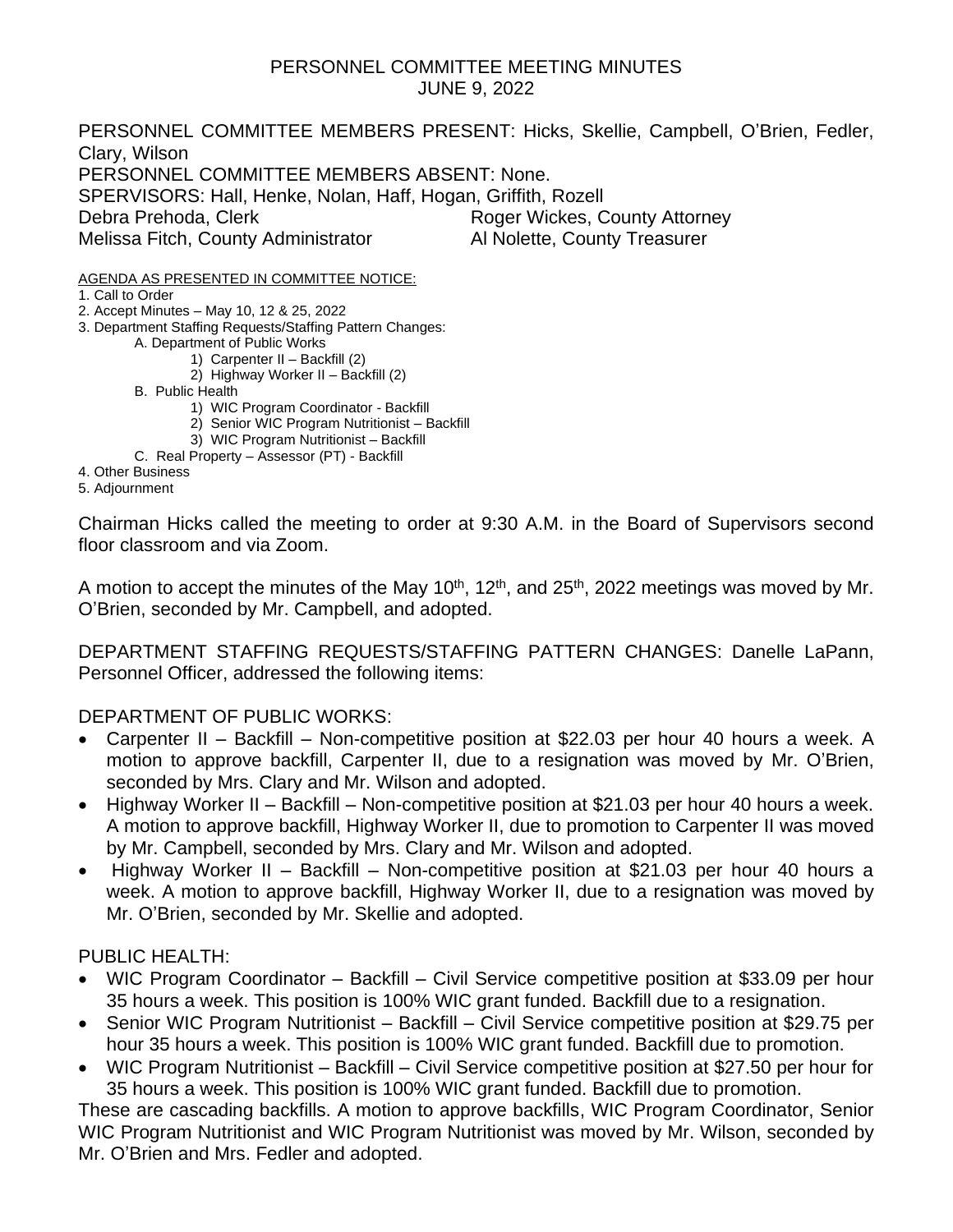REAL PROPERTY:

• Assessor (PT) – Backfill – Civil Service competitive position at \$29.75 per hour 21 hours a week. A motion to approve backfill, Assessor part time, due to a resignation, was moved by Mr. O'Brien, seconded by Mr. Wilson and adopted.

OTHER BUSINESS:

VETERANS:

• Motor Vehicle Operator (per diem as needed) – A motion to approve backfill, Motor Vehicle Operator, due to a resignation was moved by Mr. Skellie, seconded by Mr. O'Brien and Mrs. Fedler and adopted.

The meeting adjourned at 9:35A.M.

*Debra Prehoda, Clerk Washington County Board of Supervisors*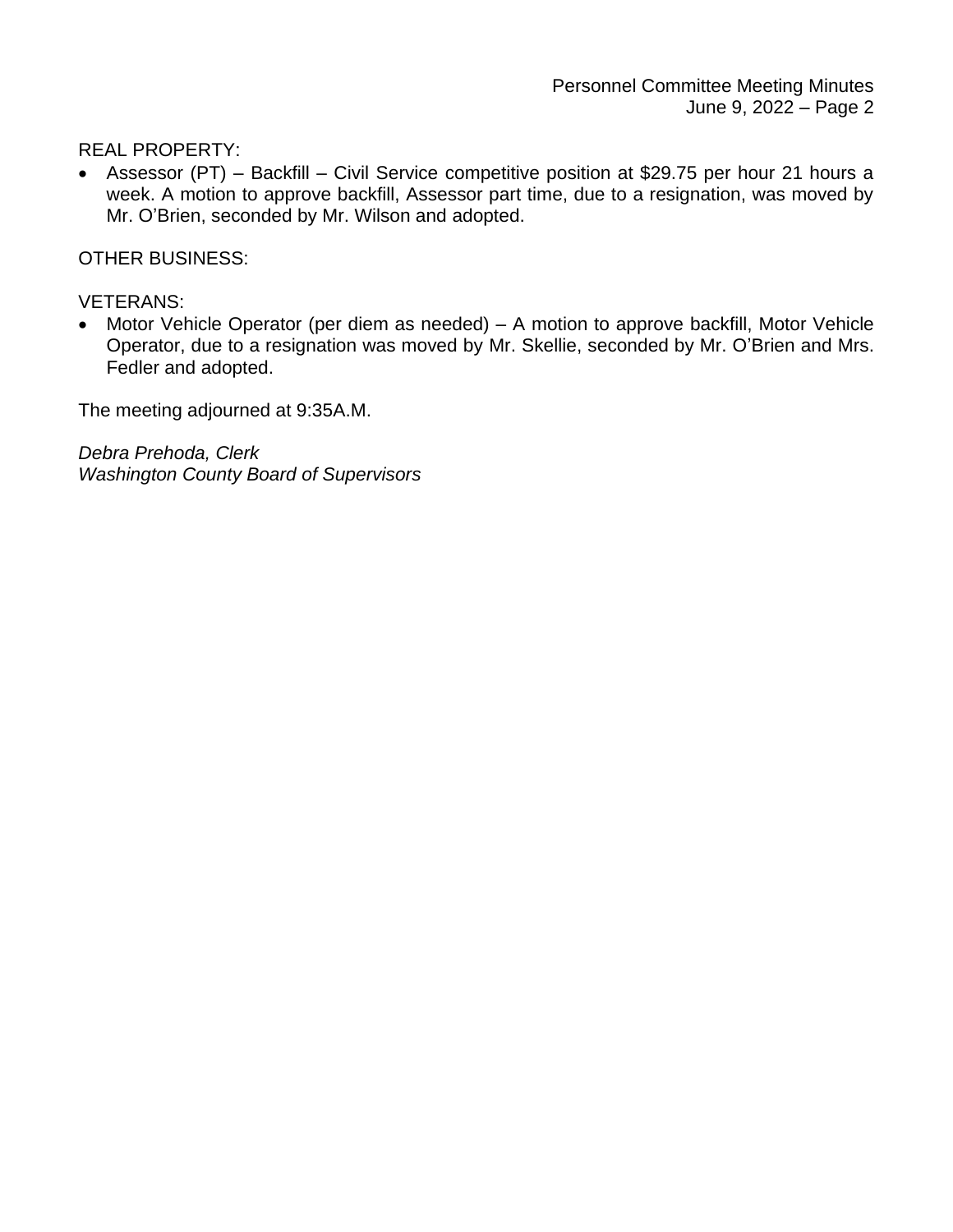### **Personnel Committee** June 9, 2022 at 9:30am

### **STAFFING:**

#### **DPW**

- Carpenter II backfill
- · Highway Worker II backfill x2

#### **PUBLIC HEALTH**

- WIC Program Coordinator backfill
- Senior WIC Program Nutritionist backfill
- WIC Program Nutritionist backfill

#### **REAL PROPERTY**

• Assessor  $(PT)$  – backfill

### OTHER: **VETERANS**

• Motor Vehicle Operator (per diem, as needed) - backfill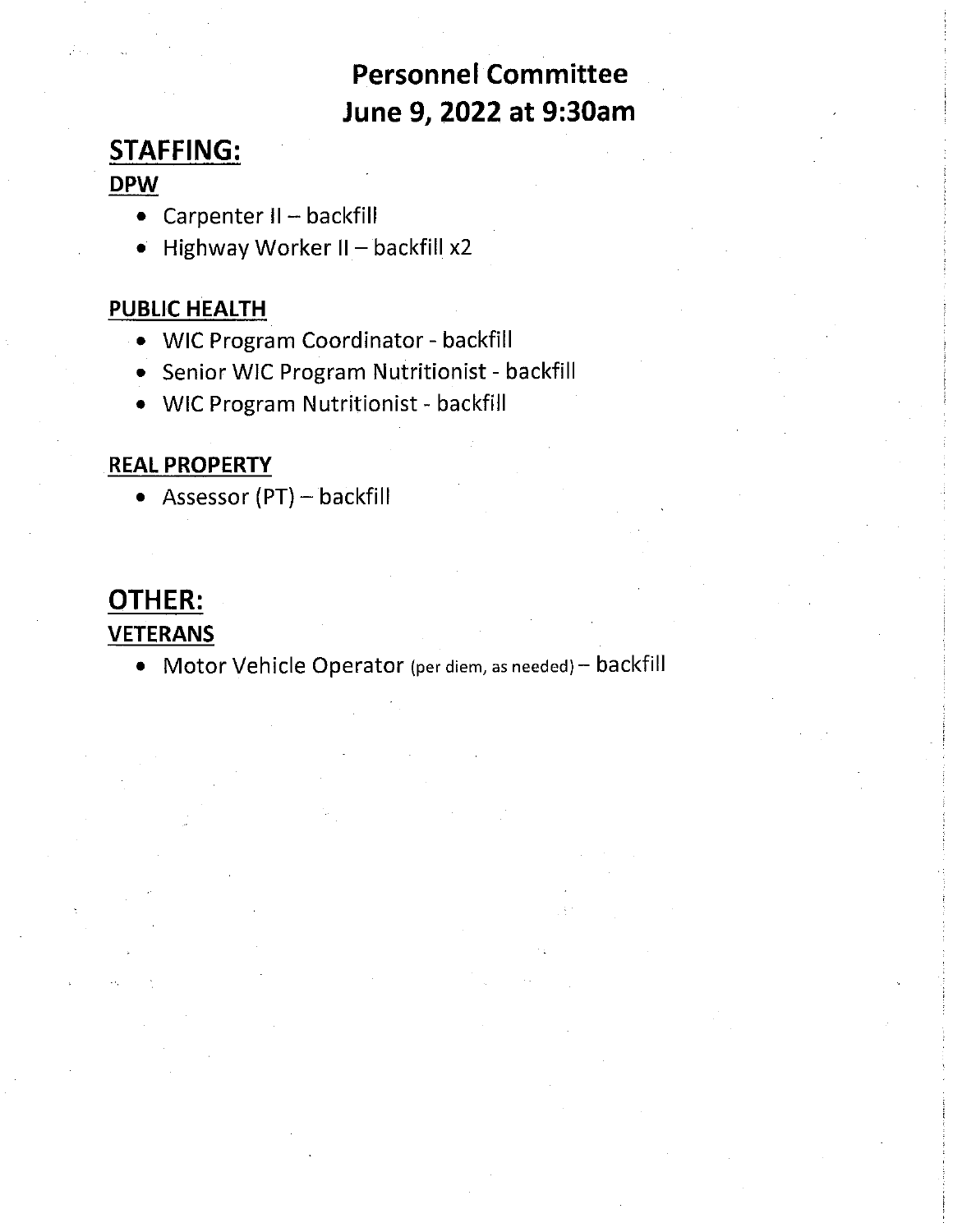| Date: 05/23/2022                                                                                                                                                   | Department: DPW    |
|--------------------------------------------------------------------------------------------------------------------------------------------------------------------|--------------------|
|                                                                                                                                                                    |                    |
| Is the Request for a Backfill or a *New Position?                                                                                                                  | Backfill           |
| Title of Civil Service Position to be filled?                                                                                                                      | Carpenter II       |
| Civil Service Competitive, Non-Competitive,<br>Labor, Exempt, Unclassified?                                                                                        | Non-Competitive    |
| Hourly Rate and Salary of Last Person in Position? 22.03                                                                                                           |                    |
| Base Hourly Rate and Yearly Salary if filled?                                                                                                                      | 22.03              |
| Number of Hours/Week?                                                                                                                                              | 40                 |
| Position being vacated if different than requested?<br>Requires a Staffing Pattern Change                                                                          |                    |
| Reason Position is Being Vacated?                                                                                                                                  | Resignation        |
| Date the Position will be Vacated?                                                                                                                                 | 5/19/22            |
| How Many Positions of the same title are in the<br>Unit/Department? (per current staffing pattern)                                                                 | 6                  |
| What is the source of funding? Budgeted?                                                                                                                           | <b>COUNTY ROAD</b> |
| Is this an add/change to the staffing pattern?                                                                                                                     | <b>YES</b><br>NO   |
| If YES, remove title:                                                                                                                                              | Add title:         |
| *If the request is for a NEW POSITION that will change your departments staffing pattern, please provide<br>below an explanation as to why the position is needed. |                    |

Please include the 1st and last initials of the Employee who left the position:  $\vert$ DH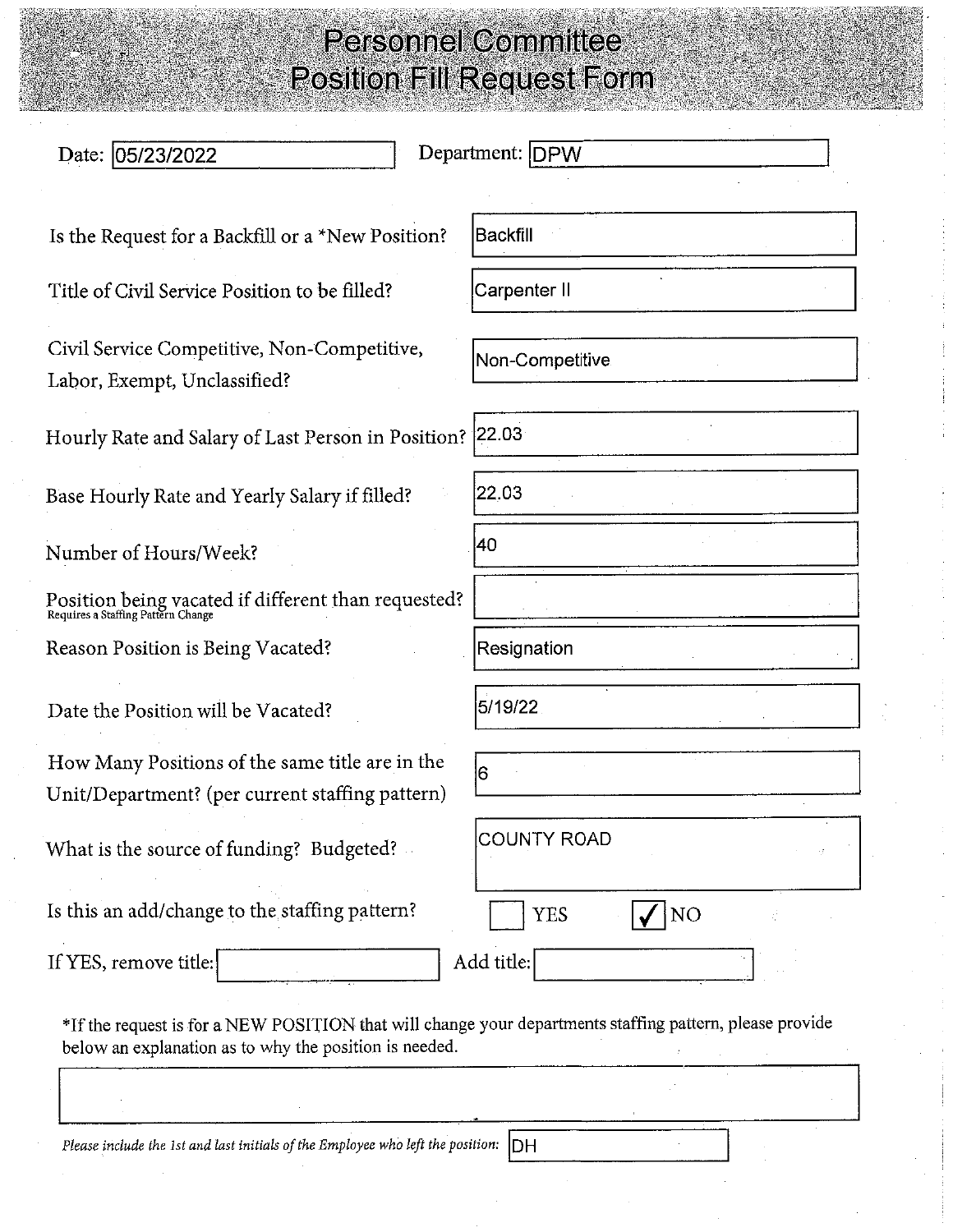| Date: 05/23/2022                                                                                         | Department: DPW    |
|----------------------------------------------------------------------------------------------------------|--------------------|
| Is the Request for a Backfill or a *New Position?                                                        | Backfill           |
| Title of Civil Service Position to be filled?                                                            | Highway Worker II  |
| Civil Service Competitive, Non-Competitive,<br>Labor, Exempt, Unclassified?                              | Non-Competitive    |
| Hourly Rate and Salary of Last Person in Position?                                                       |                    |
| Base Hourly Rate and Yearly Salary if filled?                                                            | 21.03              |
| Number of Hours/Week?                                                                                    | 40                 |
| Position being vacated if different than requested?<br>Requires a Staffing Pattern Change                |                    |
| Reason Position is Being Vacated?                                                                        | Pronotion          |
| Date the Position will be Vacated?                                                                       |                    |
| How Many Positions of the same title are in the<br>Unit/Department? (per current staffing pattern)       | 38                 |
| What is the source of funding? Budgeted?                                                                 | <b>COUNTY ROAD</b> |
| Is this an add/change to the staffing pattern?                                                           | <b>YES</b><br>NO   |
| If YES, remove title:                                                                                    | Add title:         |
| *If the request is for a NEW POSITION that will change your departments staffing pattern, please provide |                    |

below an explanation as to why the position is needed.

Please include the 1st and last initials of the Employee who left the position: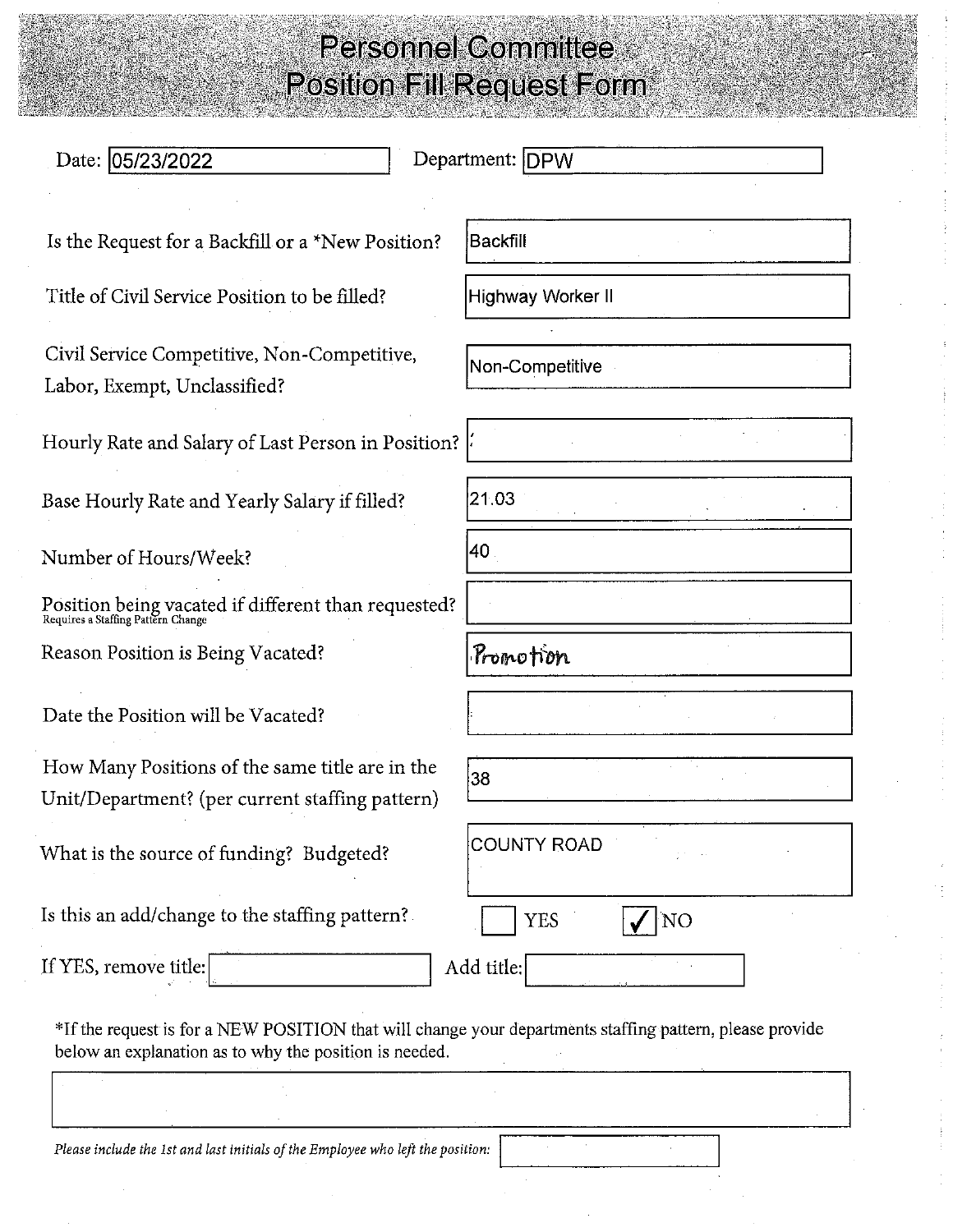| Date: 05/23/2022                                                                                                                                                   | Department: DPW    |
|--------------------------------------------------------------------------------------------------------------------------------------------------------------------|--------------------|
| Is the Request for a Backfill or a *New Position?                                                                                                                  | Backfill           |
| Title of Civil Service Position to be filled?                                                                                                                      | Highway Worker II  |
| Civil Service Competitive, Non-Competitive,<br>Labor, Exempt, Unclassified?                                                                                        | Non-Competitive    |
| Hourly Rate and Salary of Last Person in Position? 21.03                                                                                                           |                    |
| Base Hourly Rate and Yearly Salary if filled?                                                                                                                      | 21.03              |
| Number of Hours/Week?                                                                                                                                              | 40                 |
| Position being vacated if different than requested?<br>Requires a Staffing Pattern Change                                                                          |                    |
| Reason Position is Being Vacated?                                                                                                                                  | Resignation        |
| Date the Position will be Vacated?                                                                                                                                 | 6/2/22             |
| How Many Positions of the same title are in the<br>Unit/Department? (per current staffing pattern)                                                                 | 38                 |
| What is the source of funding? Budgeted?                                                                                                                           | <b>COUNTY ROAD</b> |
| Is this an add/change to the staffing pattern?                                                                                                                     | NO<br><b>YES</b>   |
| If YES, remove title:                                                                                                                                              | Add title:         |
| *If the request is for a NEW POSITION that will change your departments staffing pattern, please provide<br>below an explanation as to why the position is needed. |                    |
|                                                                                                                                                                    |                    |

Please include the 1st and last initials of the Employee who left the position:  $\vert$ DG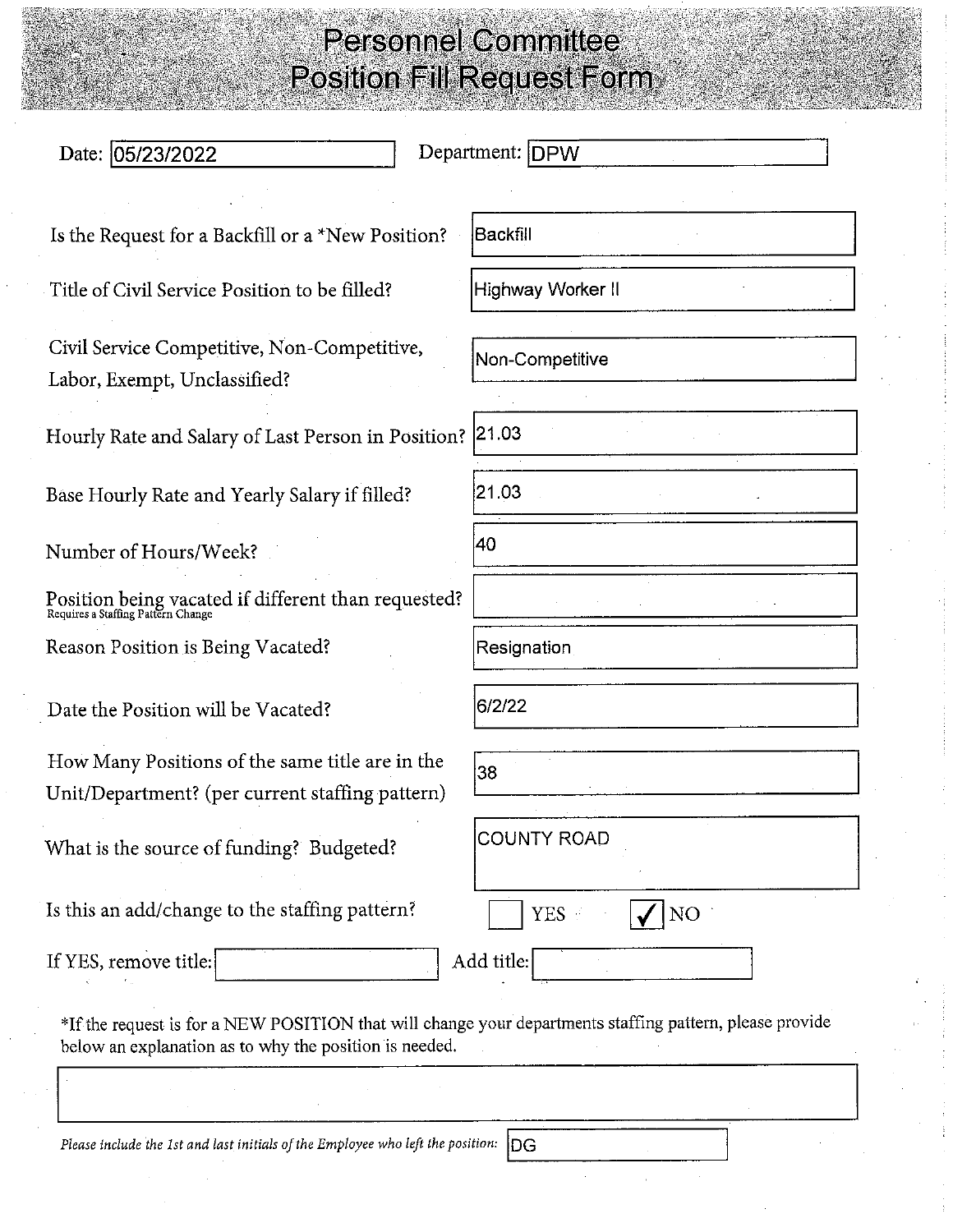| Date: 05/31/2022                                                                                         | Department: Public Health-WIC          |
|----------------------------------------------------------------------------------------------------------|----------------------------------------|
| Is the Request for a Backfill or a *New Position?                                                        | Backfill                               |
| Title of Civil Service Position to be filled?                                                            | <b>WIC Program Coordinator</b>         |
| Civil Service Competitive, Non-Competitive,<br>Labor, Exempt, Unclassified?                              | Civil Service Competitive; Promotional |
| Hourly Rate and Salary of Last Person in Position?   \$33.41                                             |                                        |
| Base Hourly Rate and Yearly Salary if filled?                                                            | \$33.09                                |
| Number of Hours/Week?                                                                                    | 35                                     |
| Position being vacated if different than requested?<br>Requires a Staffing Pattern Change                |                                        |
| Reason Position is Being Vacated?                                                                        | Resignation                            |
| Date the Position will be Vacated?                                                                       | 6/10/2022                              |
| How Many Positions of the same title are in the<br>Unit/Department? (per current staffing pattern)       | 1                                      |
| What is the source of funding? Budgeted?                                                                 | 100 % WIC Grant funded                 |
| Is this an add/change to the staffing pattern?                                                           | <b>YES</b><br>NO <sub>1</sub>          |
| If YES, remove title:                                                                                    | Add title:                             |
| *If the request is for a NEW POSITION that will change your departments staffing pattern, please provide |                                        |

below an explanation as to why the position is needed.

Please include the 1st and last initials of the Employee who left the position:  $|$ KW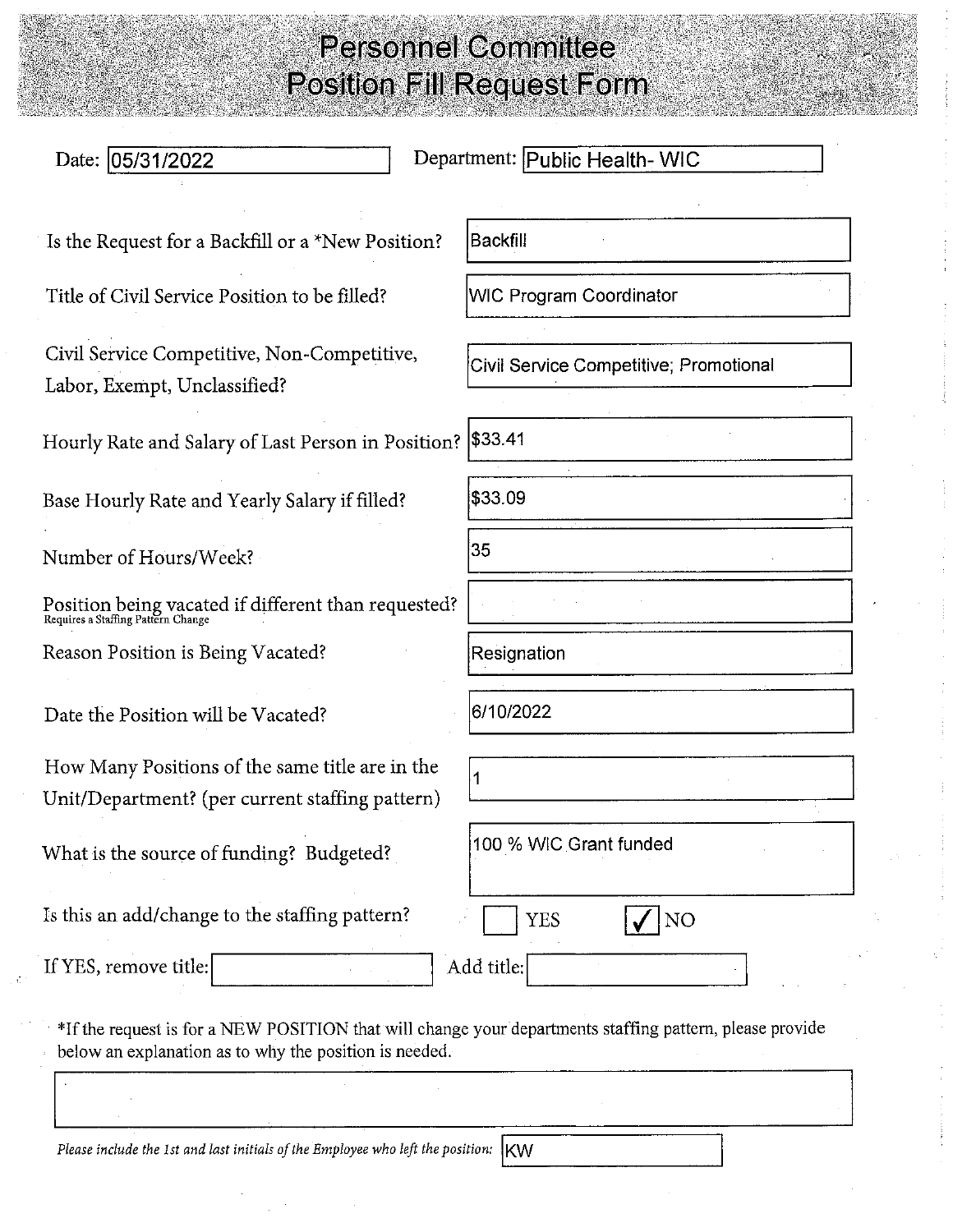| Date: 05/31/2022                                                                                                                                                   | Department: Public Health- WIC         |
|--------------------------------------------------------------------------------------------------------------------------------------------------------------------|----------------------------------------|
|                                                                                                                                                                    |                                        |
| Is the Request for a Backfill or a *New Position?                                                                                                                  | Backfill                               |
| Title of Civil Service Position to be filled?                                                                                                                      | Senior WIC Program Nutritionist        |
| Civil Service Competitive, Non-Competitive,<br>Labor, Exempt, Unclassified?                                                                                        | Civil Service Competitive; Promotional |
| Hourly Rate and Salary of Last Person in Position? \$30.04                                                                                                         |                                        |
| Base Hourly Rate and Yearly Salary if filled?                                                                                                                      | \$29.75                                |
| Number of Hours/Week?                                                                                                                                              | 35                                     |
| Position being vacated if different than requested?<br>Requires a Staffing Pattern Change                                                                          |                                        |
| Reason Position is Being Vacated?                                                                                                                                  | Promotion                              |
| Date the Position will be Vacated?                                                                                                                                 | 6/23/2022                              |
| How Many Positions of the same title are in the<br>Unit/Department? (per current staffing pattern)                                                                 | 1                                      |
| What is the source of funding? Budgeted?                                                                                                                           | 100 % WIC Grant funded                 |
| Is this an add/change to the staffing pattern?                                                                                                                     | <b>YES</b><br>NO                       |
| If YES, remove title:                                                                                                                                              | Add title:                             |
| *If the request is for a NEW POSITION that will change your departments staffing pattern, please provide<br>below an explanation as to why the position is needed. |                                        |

Please include the 1st and last initials of the Employee who left the position:

KD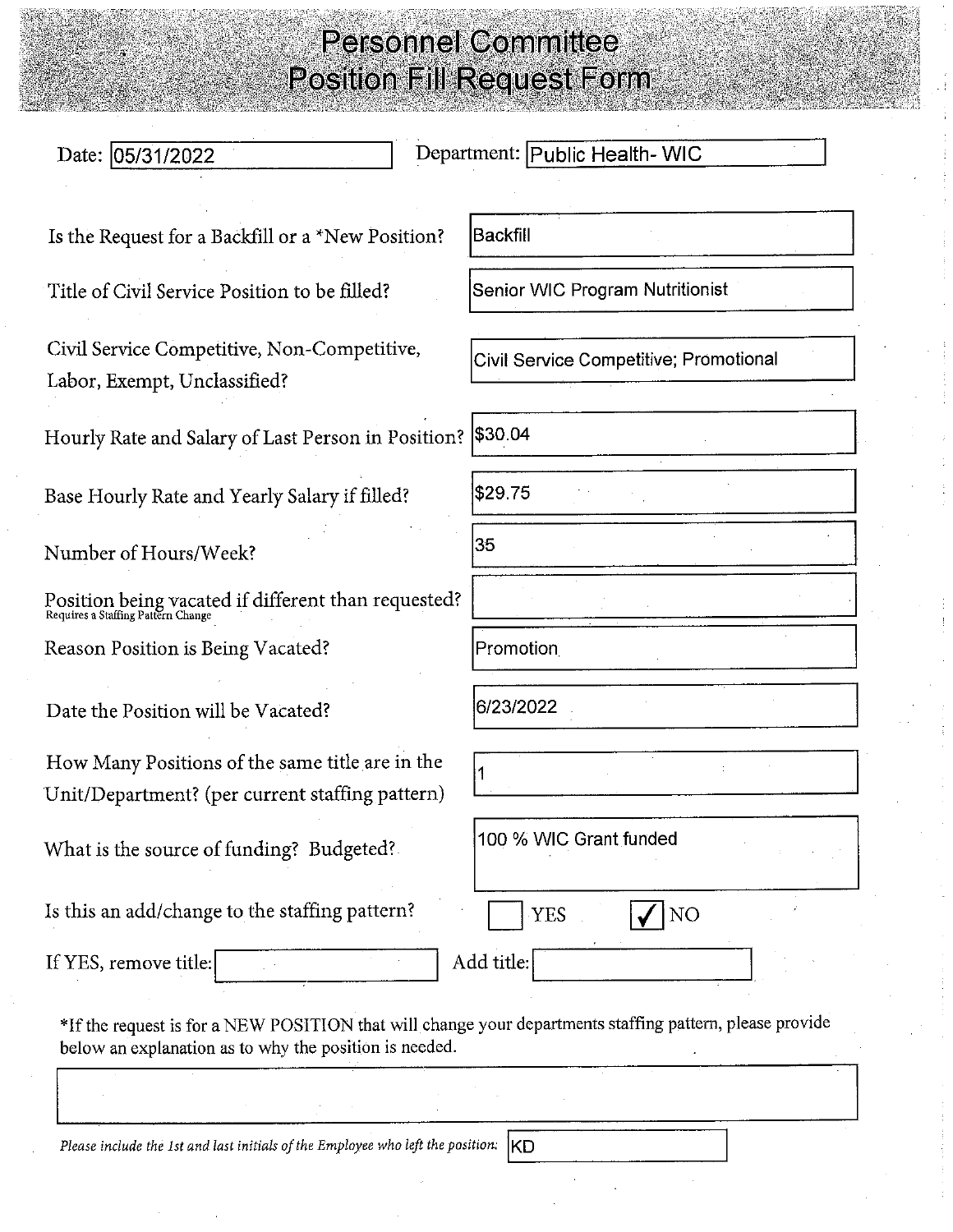| Date: 05/31/2022                                                                                                                                                   | Department: Public Health- WIC   |
|--------------------------------------------------------------------------------------------------------------------------------------------------------------------|----------------------------------|
| Is the Request for a Backfill or a *New Position?                                                                                                                  | Backfill                         |
| Title of Civil Service Position to be filled?                                                                                                                      | <b>WIC Program Nutritionist</b>  |
| Civil Service Competitive, Non-Competitive,<br>Labor, Exempt, Unclassified?                                                                                        | <b>Civil Service Competitive</b> |
| Hourly Rate and Salary of Last Person in Position?                                                                                                                 | \$27.78                          |
| Base Hourly Rate and Yearly Salary if filled?                                                                                                                      | \$27.50                          |
| Number of Hours/Week?                                                                                                                                              | 35                               |
| Position being vacated if different than requested?<br>Requires a Staffing Pattern Change                                                                          |                                  |
| Reason Position is Being Vacated?                                                                                                                                  | Promotion                        |
| Date the Position will be Vacated?                                                                                                                                 | 6/23/2022                        |
| How Many Positions of the same title are in the<br>Unit/Department? (per current staffing pattern)                                                                 | 2                                |
| What is the source of funding? Budgeted?                                                                                                                           | 100 % WIC Grant funded           |
| Is this an add/change to the staffing pattern?                                                                                                                     | <b>YES</b><br>NO                 |
| If YES, remove title:                                                                                                                                              | Add title:                       |
| *If the request is for a NEW POSITION that will change your departments staffing pattern, please provide<br>below an explanation as to why the position is needed. |                                  |

Please include the 1st and last initials of the Employee who left the position:  $|AG|$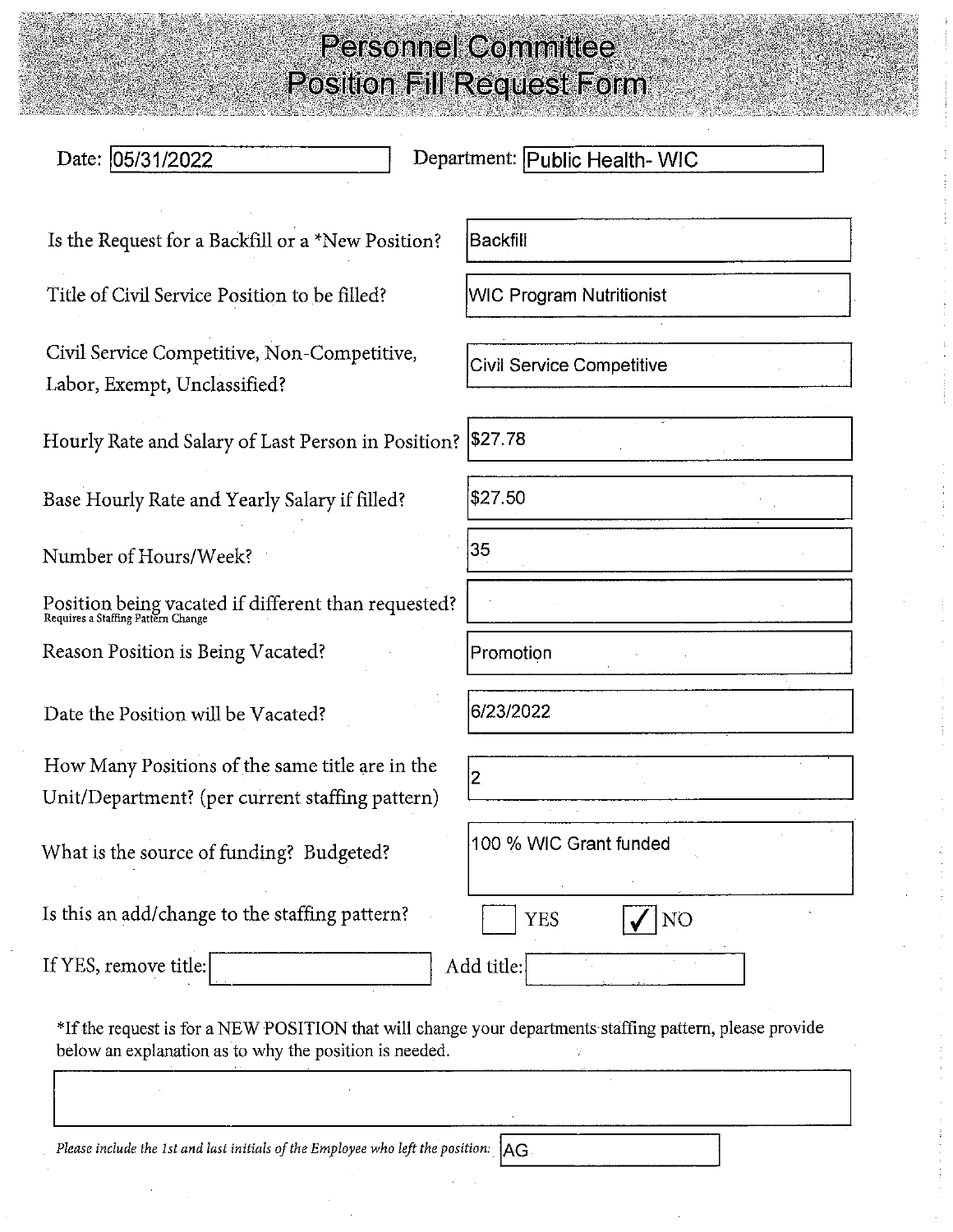| Date: 05/31/2022                                                                                   | Department: Real Property Tax Service |
|----------------------------------------------------------------------------------------------------|---------------------------------------|
| Is the Request for a Backfill or a *New Position?                                                  | lBackfill                             |
| Title of Civil Service Position to be filled?                                                      | Assessor (PT)                         |
| Civil Service Competitive, Non-Competitive,<br>Labor, Exempt, Unclassified?                        | Competitive                           |
| Hourly Rate and Salary of Last Person in Position? 29.75                                           |                                       |
| Base Hourly Rate and Yearly Salary if filled?                                                      | 29.75                                 |
| Number of Hours/Week?                                                                              | 21                                    |
| Position being vacated if different than requested?<br>Requires a Staffing Pattern Change          | no                                    |
| Reason Position is Being Vacated?                                                                  | resignation                           |
| Date the Position will be Vacated?                                                                 | July 1, 2022                          |
| How Many Positions of the same title are in the<br>Unit/Department? (per current staffing pattern) |                                       |
| What is the source of funding? Budgeted?                                                           | Budgeted                              |
| Is this an add/change to the staffing pattern?                                                     | <b>YES</b><br>NO                      |
| If YES, remove title:                                                                              | Add title:                            |

Please include the 1st and last initials of the Employee who left the position:  $\begin{bmatrix} \Box \end{bmatrix}$